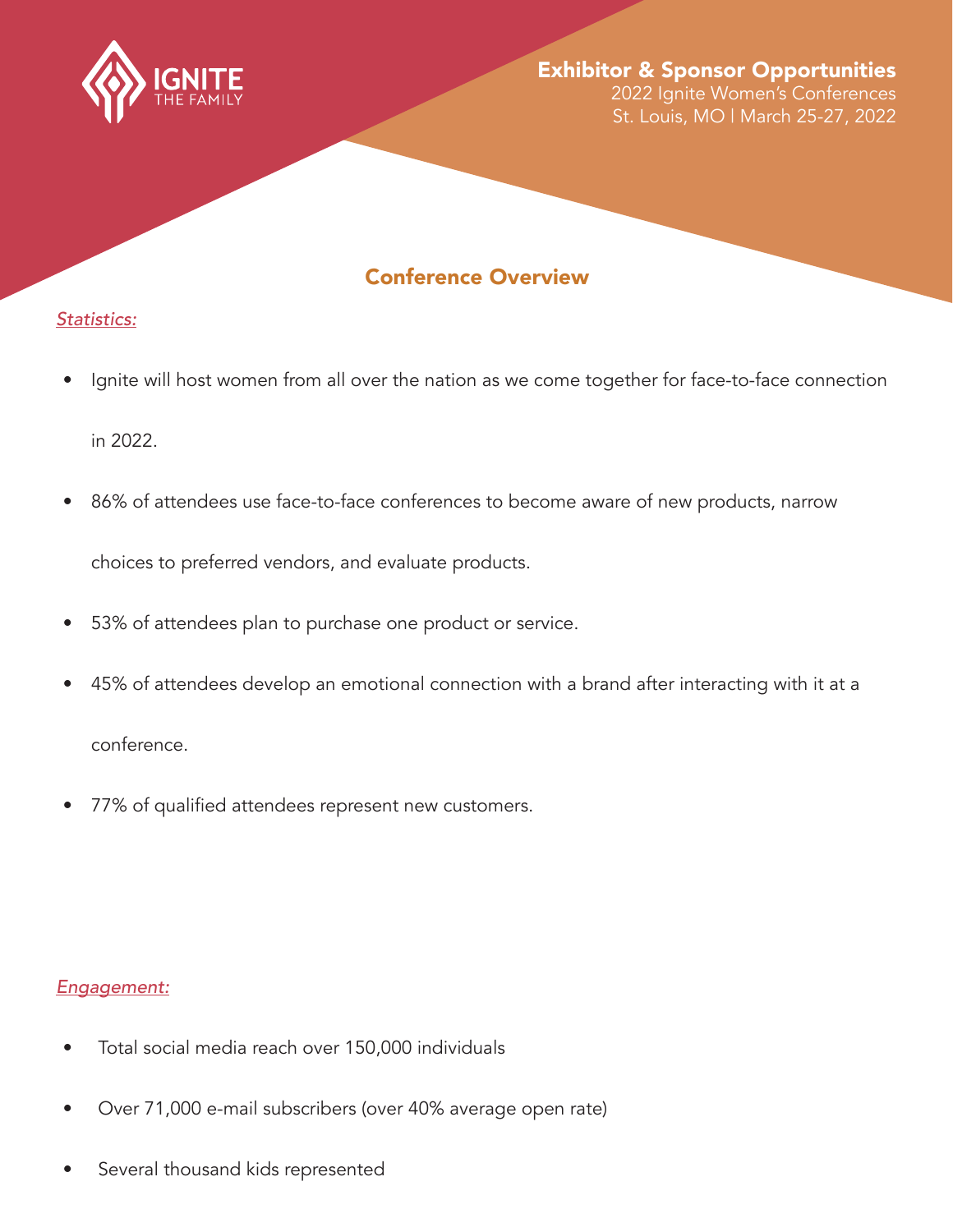# Conference Event Guide Advertising

Premium Ad: \$1,500

Inside Covers: \$1,000

Full Page Ad: \$600

- Back Cover
- Inside Back Cover
- Back Cover
- Center Spread
- Inside Front Cover
- Center Spread

### Half Page Ad: \$350

#### Quarter Page Ad: \$200

- Back Cover
- Center Spread
- Inside Back Cover
- Inside Front Cover

# Sponsor Packages

## Diamond \$10,000

- $\bullet$  (2) 6' Tables
- 10-Minute Main Stage Presentation
- Dedicated E-Mail Blast
- Live Social Media Q&A
- Full-Page Premium Ad
- Item in Conference Bag
- Company Logo on All Material
- Logo on All Conference Signage

## Ruby \$5,000

- $\bullet$  (1) 6' Table
- 3-Minute Workshop Presentation
- Top of Sponsor E-mail Blast
- Live Social Media Q&A
- Half-Page Ad
- Item in Conference Bag
- Logo on All Conference Signage

## Emerald \$7,500

- $\bullet$  (1) 6' Table
- 5-Minute Main Stage Presentation
- Dedicated E-Mail Blast
- Live Social Media Q&A
- Full-Page Ad
- Item in Conference Bag
- Company Logo on All Material
- Logo on All Conference Signage

### Snack Sponsor \$2,500

- $\bullet$  (1) 6' Table
- Signage at Snack Tables
- Recognition Slide From Main Stage